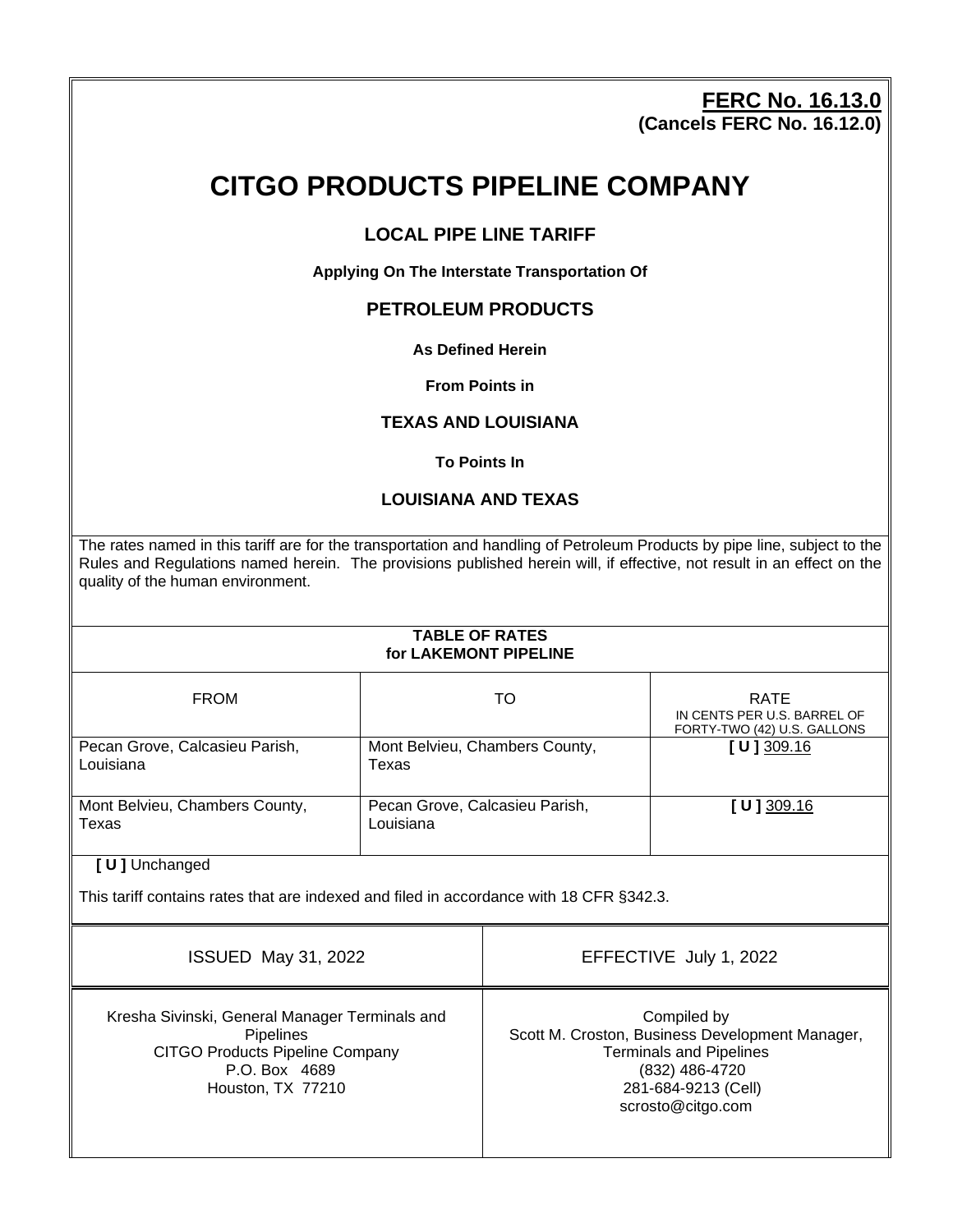# RULES AND REGULATIONS

|                | Petroleum Products will be transported through Carrier's facilities only as provided in these rules and regulations |                                                                                                                                                                                                                                                                                                                                                                                                                                                                                                                                                                                                                                                                                                                                                                                                                                                                                                                                                                                                                                                                                                                                                                                                                                                                                                                                                                                                                                                                                                                                                                                                                                                                                                                                                                                                                                                                                    |  |
|----------------|---------------------------------------------------------------------------------------------------------------------|------------------------------------------------------------------------------------------------------------------------------------------------------------------------------------------------------------------------------------------------------------------------------------------------------------------------------------------------------------------------------------------------------------------------------------------------------------------------------------------------------------------------------------------------------------------------------------------------------------------------------------------------------------------------------------------------------------------------------------------------------------------------------------------------------------------------------------------------------------------------------------------------------------------------------------------------------------------------------------------------------------------------------------------------------------------------------------------------------------------------------------------------------------------------------------------------------------------------------------------------------------------------------------------------------------------------------------------------------------------------------------------------------------------------------------------------------------------------------------------------------------------------------------------------------------------------------------------------------------------------------------------------------------------------------------------------------------------------------------------------------------------------------------------------------------------------------------------------------------------------------------|--|
| Item<br>No.    | <b>SUBJECT</b>                                                                                                      | RULES AND REGULATIONS                                                                                                                                                                                                                                                                                                                                                                                                                                                                                                                                                                                                                                                                                                                                                                                                                                                                                                                                                                                                                                                                                                                                                                                                                                                                                                                                                                                                                                                                                                                                                                                                                                                                                                                                                                                                                                                              |  |
|                |                                                                                                                     | "Petroleum Products" shall mean ethane, ethane/propane mix, refinery grade propylene, propane,<br>isobutane, mixed butane, normal butane, and natural gasoline meeting Natural Gas Processors<br>Association or other applicable specifications.                                                                                                                                                                                                                                                                                                                                                                                                                                                                                                                                                                                                                                                                                                                                                                                                                                                                                                                                                                                                                                                                                                                                                                                                                                                                                                                                                                                                                                                                                                                                                                                                                                   |  |
|                |                                                                                                                     | "Barrel" means a volume of forty-two (42) United States gallons at sixty degreess (60°)Fahrenheit.                                                                                                                                                                                                                                                                                                                                                                                                                                                                                                                                                                                                                                                                                                                                                                                                                                                                                                                                                                                                                                                                                                                                                                                                                                                                                                                                                                                                                                                                                                                                                                                                                                                                                                                                                                                 |  |
|                |                                                                                                                     | "Carrier" means and refers to CITGO Products Pipeline Company.                                                                                                                                                                                                                                                                                                                                                                                                                                                                                                                                                                                                                                                                                                                                                                                                                                                                                                                                                                                                                                                                                                                                                                                                                                                                                                                                                                                                                                                                                                                                                                                                                                                                                                                                                                                                                     |  |
| 1              | <b>DEFINITIONS</b>                                                                                                  | "Shipper" means the party who contracts with carrier for transportation of Petroleum Products under<br>the terms of this tariff.                                                                                                                                                                                                                                                                                                                                                                                                                                                                                                                                                                                                                                                                                                                                                                                                                                                                                                                                                                                                                                                                                                                                                                                                                                                                                                                                                                                                                                                                                                                                                                                                                                                                                                                                                   |  |
|                |                                                                                                                     | "Consignee" means the party to whom Shipper has ordered the delivery of Petroleum Products.                                                                                                                                                                                                                                                                                                                                                                                                                                                                                                                                                                                                                                                                                                                                                                                                                                                                                                                                                                                                                                                                                                                                                                                                                                                                                                                                                                                                                                                                                                                                                                                                                                                                                                                                                                                        |  |
|                |                                                                                                                     | "Tender" refers to Petroleum Products offered by Shipper for transportation from a specified origin<br>to destinations listed in Carrier's tariffs in accordance with these rules and regulations.                                                                                                                                                                                                                                                                                                                                                                                                                                                                                                                                                                                                                                                                                                                                                                                                                                                                                                                                                                                                                                                                                                                                                                                                                                                                                                                                                                                                                                                                                                                                                                                                                                                                                 |  |
| $\overline{2}$ | <b>COMMODITY</b>                                                                                                    | Carrier is engaged primarily in the transportation of Petroleum Products as defined herein by pipe<br>line and will not accept any other commodity for transportation under this tariff.                                                                                                                                                                                                                                                                                                                                                                                                                                                                                                                                                                                                                                                                                                                                                                                                                                                                                                                                                                                                                                                                                                                                                                                                                                                                                                                                                                                                                                                                                                                                                                                                                                                                                           |  |
| 3              | <b>SPECIFICATIONS</b><br><b>REQUIRED</b>                                                                            | Petroleum Products will be accepted for transportation only when Petroleum Products of similar<br>quality and characteristics are being transported from receiving point to destination point. Carrier<br>may require Shipper to furnish a certificate of analysis by a licensed petroleum inspector<br>showing the final tests of the Petroleum Products Tendered for transportation.                                                                                                                                                                                                                                                                                                                                                                                                                                                                                                                                                                                                                                                                                                                                                                                                                                                                                                                                                                                                                                                                                                                                                                                                                                                                                                                                                                                                                                                                                             |  |
| 4              | <b>MINIMUM TENDER</b>                                                                                               | Petroleum Products will be accepted for transportation only where there has been Tendered by one<br>Shipper a quantity of Petroleum Products of the same kind, quality, and characteristics of no less<br>than twenty-five thousand (25,000) Barrels except for small buffer or<br>interface batches required to protect the quality between different products.                                                                                                                                                                                                                                                                                                                                                                                                                                                                                                                                                                                                                                                                                                                                                                                                                                                                                                                                                                                                                                                                                                                                                                                                                                                                                                                                                                                                                                                                                                                   |  |
| 5              | TENDERS FOR<br><b>SHIPMENT</b>                                                                                      | Any Shipper desiring to Tender Petroleum Products for transportation hereunder, shall on or<br>before the 10th day of the month, place a notice of the quantity to be Tendered during the<br>following month with the Product Movement Department of Carrier. Unless such notification be<br>made, Carrier shall be under no obligation to accept Petroleum Products for transportation.<br>Tenders, when accepted will be entered by Carrier on its books as orders. Since Petroleum<br>Products are pumped in a certain sequence for efficient operation, Carrier reserves the right to<br>specify the sequence of shipment of Petroleum Products. As an incident to the acceptance of any<br>Tender, the Shipper shall furnish buffer material between batches if required, and the same tariff<br>rate (as stated on the title page) for the transportation of Petroleum Products tendered by the<br>Shipper shall apply to such buffer material. Normal flow for the pipeline will be from Pecan<br>Grove, Calcasieu Parish, Louisiana to Mont Belvieu, Chambers County, Texas<br>Shipper may request, in its nominations for the next monthly movements, for Carrier to<br>temporarily reverse the flow of the pipeline, so that the pipeline runs from Mont Belvieu, Chambers<br>County, Texas back east to Pecan Grove, Calcasieu Parish, Louisiana and Carrier may accept the<br>nomination and schedule the reverse flow movement, only if Carrier determines that there is excess<br>capacity on the pipeline schedule, to accommodate the nominated movement. In addition, such<br>determination shall include consideration of the time required in the schedule for buffer batches, the<br>time for pushing back the existing pipeline line fill and that there is adequate storage planned by the<br>Shipper to accommodate the line fill that is pushed back east. |  |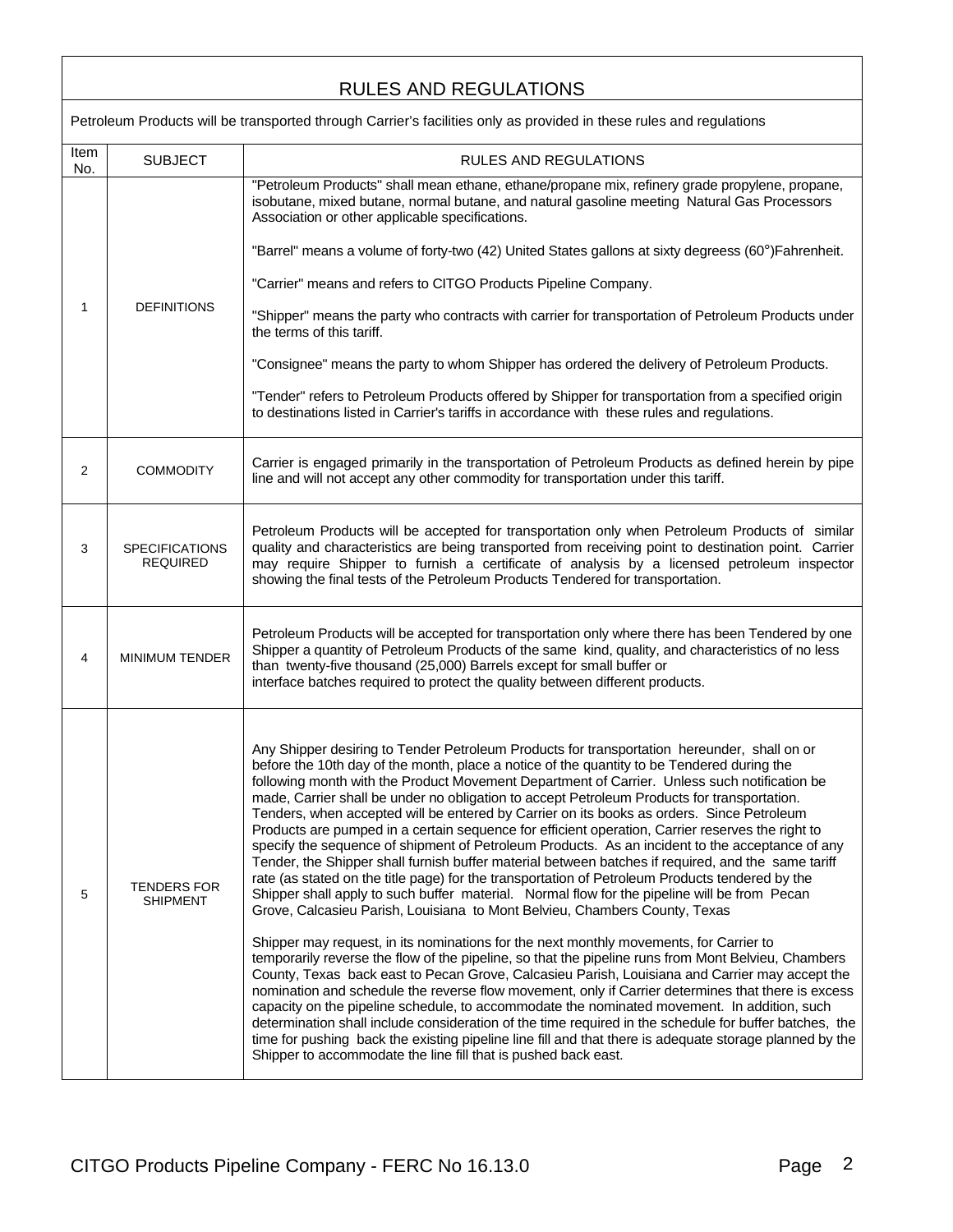## RULES AND REGULATIONS

| Petroleum Products will be transported through Carrier's facilities only as provided in these rules and regulations |                                                                 |                                                                                                                                                                                                                                                                                                                                                                                                                                                                                                                                                                                                                                                                                                                                                                                                                                                                                                                                                                                                                                                                                                                                                                                                                        |
|---------------------------------------------------------------------------------------------------------------------|-----------------------------------------------------------------|------------------------------------------------------------------------------------------------------------------------------------------------------------------------------------------------------------------------------------------------------------------------------------------------------------------------------------------------------------------------------------------------------------------------------------------------------------------------------------------------------------------------------------------------------------------------------------------------------------------------------------------------------------------------------------------------------------------------------------------------------------------------------------------------------------------------------------------------------------------------------------------------------------------------------------------------------------------------------------------------------------------------------------------------------------------------------------------------------------------------------------------------------------------------------------------------------------------------|
| Item<br>No.                                                                                                         | <b>SUBJECT</b>                                                  | <b>RULES AND REGULATIONS</b>                                                                                                                                                                                                                                                                                                                                                                                                                                                                                                                                                                                                                                                                                                                                                                                                                                                                                                                                                                                                                                                                                                                                                                                           |
| 6                                                                                                                   | <b>FACILITIES AT</b><br><b>ORIGIN AND</b><br><b>DESTINATION</b> | Carrier will provide such facilities at the points of origin or destination as it considers necessary<br>for operation of the pipeline. Petroleum Products will be accepted for transportation only when<br>Shipper has provided facilities, including storage, at point of origin and destination satisfactory to<br>Carrier for receiving or delivering product at pressures and pumping rates required by Carrier.                                                                                                                                                                                                                                                                                                                                                                                                                                                                                                                                                                                                                                                                                                                                                                                                  |
| $\overline{7}$                                                                                                      | <b>DELIVERY AT</b><br><b>DESTINATION</b>                        | Upon arrival at destination the Petroleum Products will be delivered through metering facilities<br>provided by Carrier into receiving lines and storage facilities provided by Shipper. It will be the<br>Shipper's responsibility to arrange receiving facilities to meet Carrier's requirements.                                                                                                                                                                                                                                                                                                                                                                                                                                                                                                                                                                                                                                                                                                                                                                                                                                                                                                                    |
| 8                                                                                                                   | <b>TRANSPORTATION</b><br><b>RESTRICTIONS</b>                    | Petroleum Products shall be free from entrained water and other contaminants, and will not be<br>received for transportation hereunder if the vapor pressure is less than ten (10) psi or more than<br>seven hundred twenty (720) psi absolute at one hundred degrees (100°)Fahrenheit. The product<br>shall be received at not less than one hundred (100) psig over the vapor pressure of the product<br>at the flowing temperature. The temperature of product received for transportation shall not<br>exceed one hundred degrees (100°)Fahrenheit. Vapor pressure herein referred to shall be<br>determined by the applicable Reid or Natural Gas Processors Association method of testing.                                                                                                                                                                                                                                                                                                                                                                                                                                                                                                                       |
| 9                                                                                                                   | <b>MEASUREMENT</b>                                              | Petroleum Products Tendered to and delivered by Carrier shall be measured through mass or<br>volumetric meters prior to or at the time of receipt or delivery. Shipper shall at all times have the<br>privilege of being present or represented during such metering.                                                                                                                                                                                                                                                                                                                                                                                                                                                                                                                                                                                                                                                                                                                                                                                                                                                                                                                                                  |
| 10                                                                                                                  | <b>TESTING</b>                                                  | Carrier may require Shipper to furnish a certificate setting forth in detail specifications of each<br>shipment of Petroleum Products offered for transportation hereunder, and Shipper shall be liable<br>for any contamination or damage to other Petroleum Products in Carrier's pipeline or other<br>facilities caused by failure of the Petroleum Products Tendered to meet the specifications stated<br>in Shipper's certificate; however, Carrier may, but shall not be required to, sample and/or test any<br>shipment prior to acceptance or during receipt of shipment, and in the event of variance between<br>the specifications contained in said certificate and the specifications indicated by Carrier's test,<br>Carrier's test results shall prevail and be determinative as to whether the shipment meets<br>Carrier's required specifications. If Carrier performs a laboratory test on Petroleum Products<br>tendered by Shipper and if such Product does not meet the specifications stated in Shipper's<br>certificate, Shipper shall upon demand reimburse Carrier for the costs of such laboratory test and<br>any excess charges Carrier may have to filter or otherwise handle the product. |
| 11                                                                                                                  | <b>LOSS</b><br><b>ADJUSTMENTS</b>                               | Pursuant to Item No. 15, Shippers' in-transit stocks of Petroleum Products may be adjusted to<br>allow for inherent losses or gains, including but not limited to shrinkage, evaporation,<br>measurements and other physical losses not due to negligence of the Carrier. These losses or<br>gains will be allocated monthly among the Shippers in the proportion that the total number of<br>Barrels received into the system for each Shipper bears to the total number of Barrels received<br>into the system for all Shippers.                                                                                                                                                                                                                                                                                                                                                                                                                                                                                                                                                                                                                                                                                     |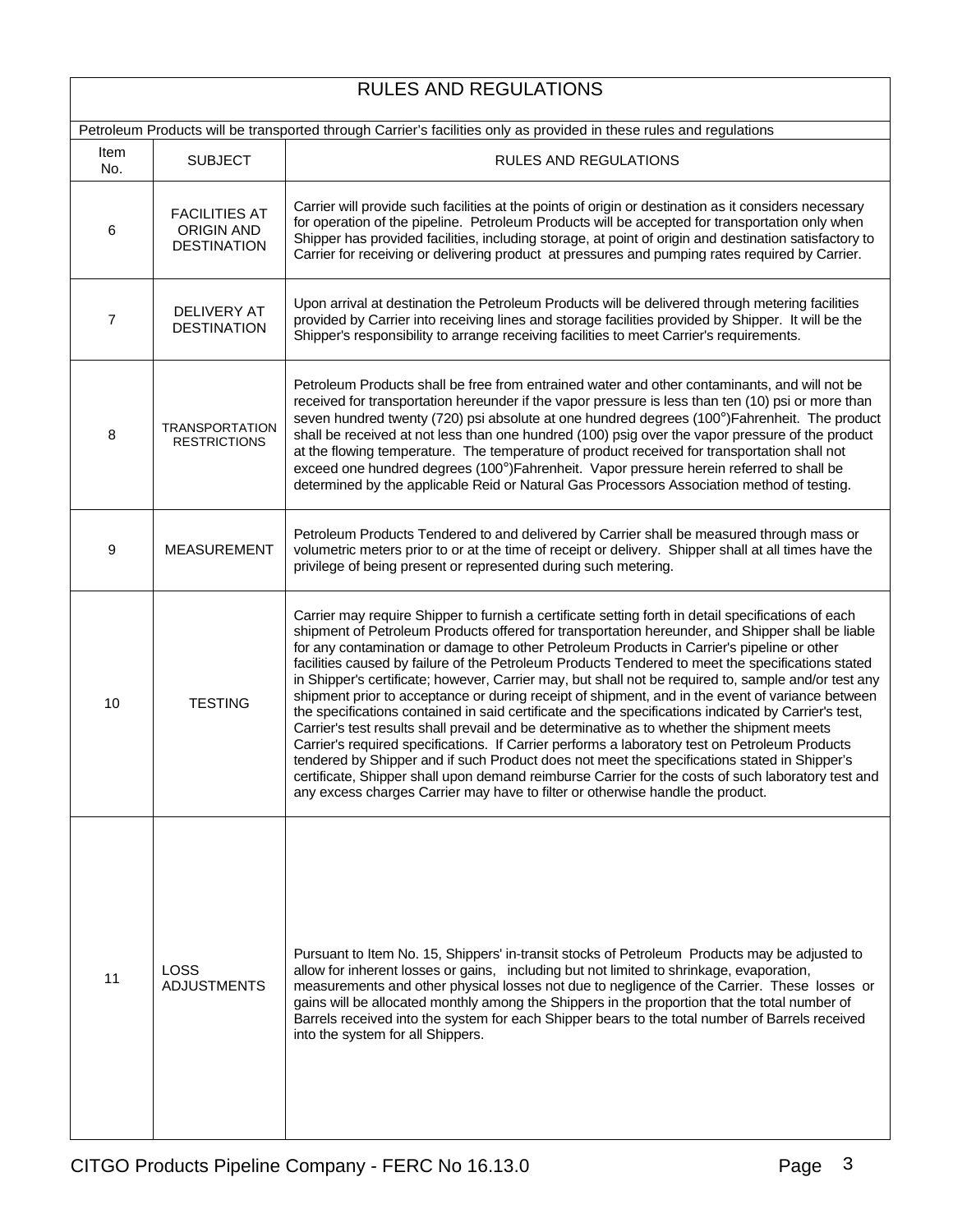| RULES AND REGULATIONS                                                                                               |                                                                   |                                                                                                                                                                                                                                                                                                                                                                                                                                                                                                                                                                                                                                                                                                                                                                                                                                                                                                                                                                                                                                                                                                                                                                                                                                                                                                                                                                                                                                                                                                                                                                                                                                                                                                                                                                                                                                                                                                                                                                                                                                                                                                                                                                                                                                                                                                                                                                                                                                                                                                                                                                                          |  |  |
|---------------------------------------------------------------------------------------------------------------------|-------------------------------------------------------------------|------------------------------------------------------------------------------------------------------------------------------------------------------------------------------------------------------------------------------------------------------------------------------------------------------------------------------------------------------------------------------------------------------------------------------------------------------------------------------------------------------------------------------------------------------------------------------------------------------------------------------------------------------------------------------------------------------------------------------------------------------------------------------------------------------------------------------------------------------------------------------------------------------------------------------------------------------------------------------------------------------------------------------------------------------------------------------------------------------------------------------------------------------------------------------------------------------------------------------------------------------------------------------------------------------------------------------------------------------------------------------------------------------------------------------------------------------------------------------------------------------------------------------------------------------------------------------------------------------------------------------------------------------------------------------------------------------------------------------------------------------------------------------------------------------------------------------------------------------------------------------------------------------------------------------------------------------------------------------------------------------------------------------------------------------------------------------------------------------------------------------------------------------------------------------------------------------------------------------------------------------------------------------------------------------------------------------------------------------------------------------------------------------------------------------------------------------------------------------------------------------------------------------------------------------------------------------------------|--|--|
|                                                                                                                     |                                                                   |                                                                                                                                                                                                                                                                                                                                                                                                                                                                                                                                                                                                                                                                                                                                                                                                                                                                                                                                                                                                                                                                                                                                                                                                                                                                                                                                                                                                                                                                                                                                                                                                                                                                                                                                                                                                                                                                                                                                                                                                                                                                                                                                                                                                                                                                                                                                                                                                                                                                                                                                                                                          |  |  |
| Petroleum Products will be transported through Carrier's facilities only as provided in these rules and regulations |                                                                   |                                                                                                                                                                                                                                                                                                                                                                                                                                                                                                                                                                                                                                                                                                                                                                                                                                                                                                                                                                                                                                                                                                                                                                                                                                                                                                                                                                                                                                                                                                                                                                                                                                                                                                                                                                                                                                                                                                                                                                                                                                                                                                                                                                                                                                                                                                                                                                                                                                                                                                                                                                                          |  |  |
| Item<br>No.                                                                                                         | <b>SUBJECT</b>                                                    | RULES AND REGULATIONS                                                                                                                                                                                                                                                                                                                                                                                                                                                                                                                                                                                                                                                                                                                                                                                                                                                                                                                                                                                                                                                                                                                                                                                                                                                                                                                                                                                                                                                                                                                                                                                                                                                                                                                                                                                                                                                                                                                                                                                                                                                                                                                                                                                                                                                                                                                                                                                                                                                                                                                                                                    |  |  |
| 12                                                                                                                  | <b>IDENTITY OF</b><br><b>PRODUCT</b>                              | Carrier will accept product for transportation on the condition that it will exercise due diligence<br>transporting product to destination with a minimum of contamination and to maintain the identity<br>each shipment. However, it being impractical to maintain absolute identity of each shipment,<br>reasonable substitutions of like commodity will be permitted. Carrier may inject corrosion<br>inhibitor in the Petroleum Products to be transported and Shipper will accept delivery of<br>shipments at destination containing portions of the corrosion inhibitors.                                                                                                                                                                                                                                                                                                                                                                                                                                                                                                                                                                                                                                                                                                                                                                                                                                                                                                                                                                                                                                                                                                                                                                                                                                                                                                                                                                                                                                                                                                                                                                                                                                                                                                                                                                                                                                                                                                                                                                                                          |  |  |
| 13                                                                                                                  | LIENS AND<br><b>UNPAID CHARGES</b>                                | Petroleum Products will be accepted for transportation only when free from all liens and unpaid<br>charges.                                                                                                                                                                                                                                                                                                                                                                                                                                                                                                                                                                                                                                                                                                                                                                                                                                                                                                                                                                                                                                                                                                                                                                                                                                                                                                                                                                                                                                                                                                                                                                                                                                                                                                                                                                                                                                                                                                                                                                                                                                                                                                                                                                                                                                                                                                                                                                                                                                                                              |  |  |
| 14                                                                                                                  | <b>PAYMENT OF</b><br><b>TRANSPORATION</b><br>AND OTHER<br>CHARGES | Shipper or Consignee shall pay the transportation and all other lawful charges accruing on<br>Petroleum Products Tendered for shipment, and, if required, shall pay the charges in advance<br>of transportation or before delivery, or furnish guaranty of payment satisfactory to Carrier.<br>Payment of such charges shall be made in accordance with invoice terms and these rules and<br>regulations. The Carrier shall have a lien on all Petroleum Products in its possession belonging<br>to the Shipper to secure payment of all unpaid charges due from such Shipper, and may<br>withhold such Petroleum Products from delivery until all such unpaid charges shall have been<br>paid. If said charges shall remain unpaid thirty (30) days after the date set for payment in<br>Carrier's invoice to Shipper, or, in the absence of unpaid charges, when there shall be a<br>failure to take the Petroleum Products at the destination point, the Carrier shall have the<br>following options, in its sole discretion:<br>a. Carrier may store Shipper's Petroleum Products in its possession and charge Shipper the<br>per diem storage rate for whatever storage it can secure until Shipper or Consignee pays all<br>charges and/or takes delivery, whichever is applicable; or<br>b. Carrier may sell Shipper's Petroleum Products in its possession for cash at public auction<br>its office in Tulsa, Oklahoma, after giving notice of the time and place of sale and the quantity of<br>Petroleum Products to be sold. The Carrier may be a bidder and a purchaser at such sale.<br>From the sale proceeds, the Carrier may pay itself all charges, expense of notice and sale, and<br>storage and maintenance costs, and the balance shall be held for whomsoever may be entitled<br>thereto: or<br>c. In circumstances in which Carrier can secure no storage facilities or other means of holding<br>and maintaining Shipper's Petroleum Products, and inability to deliver the Petroleum Products<br>will cause shutdown of a line segment of the Carrier's pipeline, Carrier may, without notice but<br>in the most commercially reasonable manner as is possible under the circumstances, dispose<br>of Shipper's Petroleum Products. If such disposal shall result in proceeds after payment of<br>Carrier's charges and expenses, proceeds shall be held for whomsoever may be entitled<br>thereto. If such disposal does not result in proceeds, Shipper and Consignee shall remain<br>liable for all charges due to Carrier and expenses incurred by Carrier. |  |  |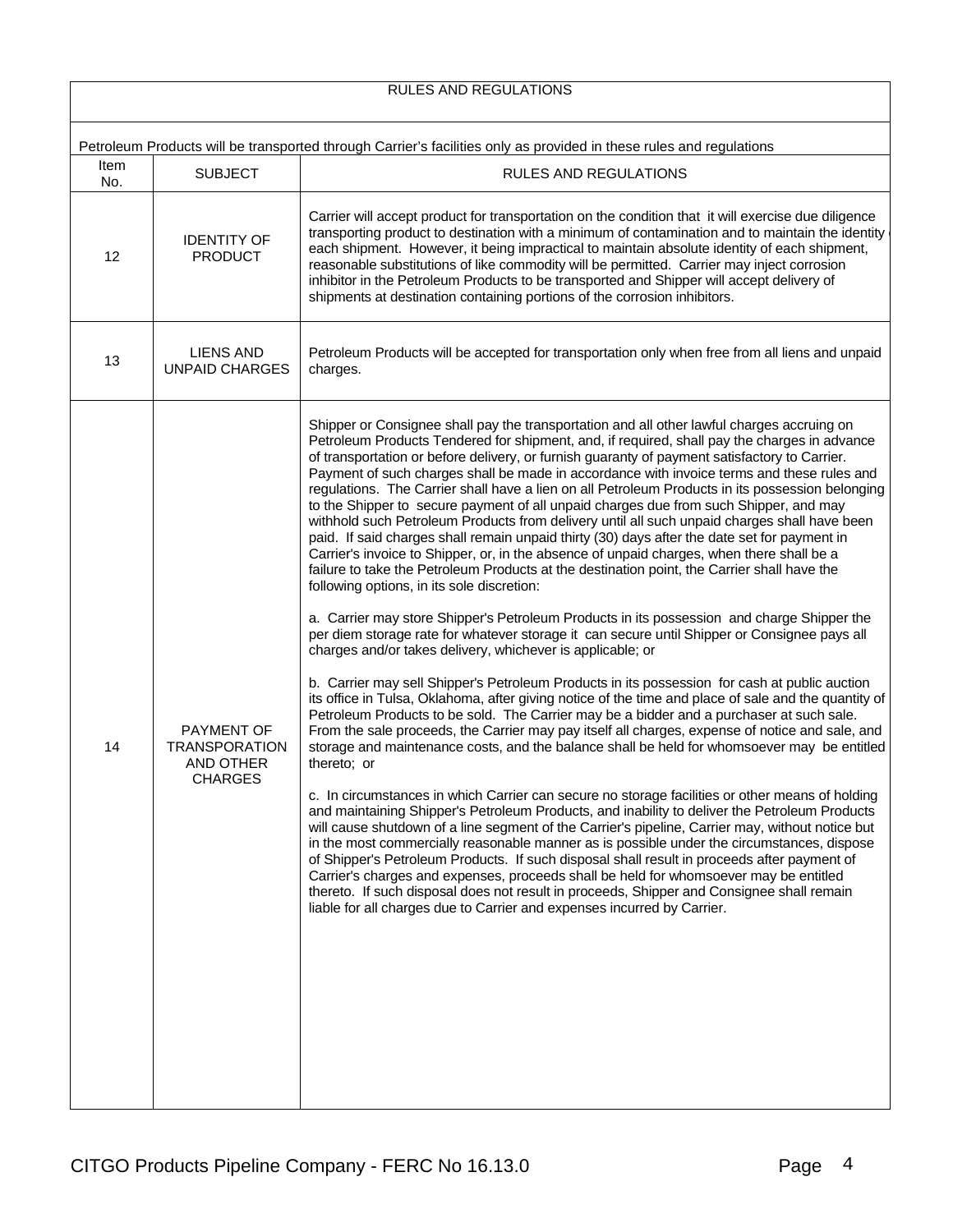#### RULES AND REGULATIONS Petroleum Products will be transported through Carrier's facilities only as provided in these rules and regulations Item No. SUBJECT | SUBJECT | RULES AND REGULATIONS 15 | LIABILITY OF CARRIER Carrier shall not be liable for any loss of Petroleum Products as described herein, or damage thereto, or delay caused by an act of God, storms, floods, hurricanes, earthquakes, lightning, extreme heat or cold, power shortages, sabotage, accident or breakage of machinery and equipment, shortage of tendered Petroleum Products, the public enemy, civil disorder, quarantine, the authority of law, strikes, riots, or the act of default of the Shipper or Consignee, or from any other cause not due to the negligence of Carrier. In case of losses from causes other than negligence of the Carrier, losses shall be charged proportionately to each Shipper in the ratio that such shipment, or portion thereof, received and undelivered at the time of the loss or damage occurs, bears to the total of all shipments, or portions thereof, then in the custody of the Carrier for shipment via the lines or other facilities in which the loss or damage occurs; the Shipper or Consignee shall be entitled to receive only that portion of his shipment remaining after deducting his proportion of such loss or damage, determined as aforesaid and shall be required to pay transportation charges only on the quantity delivered. Carrier will not be liable for discoloration, contamination, or deterioration of Petroleum Products transported hereunder unless resulting from negligence of Carrier. Further, Carrier's liability to Shipper for contaminated or lost Petroleum Products at Carrier's sole option shall be limited to the replacement of the Petroleum Products, the blending of the Petroleum Products to specifications, or the payment of the fair market value of the Petroleum Products in Mont Belvieu, Texas, and Carrier shall not be liable for business interruption or lost profits.  $16$  CLAIMS, SUITS, TIME FOR FILING Notice of claim for loss, damage, and delays in connection with the shipment of Petroleum Products must be filed in writing with Carrier within nine (9) months after the delivery of the Petroleum Products, or in case of failure to make delivery within nine (9) months, after a reasonable time for delivery has elapsed; and a lawsuit shall be instigated against Carrier within two (2) years of and one (1) day from the date when the notice in writing is given by the Carrier to the claimant that Carrier has disallowed the claim or any part or parts thereof as specified in the notice. When claims are not filed and lawsuits not instigated thereof in accordance with the foregoing provisions, such claims will not be paid and Carrier will not be liable. 17 PRORATION OF PIPE LINE **CAPACITY** In accordance with the Carrier's written proration policy, when the total volume nominated for shipment by all Shippers is greater than can be transported within the period and between the locations specified by such nominations, Petroleum Products nominated by each Shipper for transportation will be transported between such locations in such quantities, at such times and to the limit of Carrier's operating capacity so as to avoid discrimination (unreasonable preference or prejudice) among Shippers and so as not to adversely affect the reasonable operation of Carrier's facilities. The details of Carrier's method of proration are contained in a document entitled *CITGO Products Pipeline Proration Policy* dated Feburary 13, 1996, a copy of which will be made available, upon request, to any Shipper or prospective Shipper. Shippers may request a copy of the policy by contacting the "Compiled by" contact listed in the tariff title page. 18 USE OF COMMUNICATIOIN FACILITIES When Carrier maintains a private or leased communication system, Shippers may use them without extra charge for messages incident to shipment. However, Carrier shall not be held liable for delivery of messages away from its office, for delay in transmission, or for interruption of service. 19 PIPEAGE **CONTRACTS** REQUIRED Separate pipeage contracts, in accordance with this tariff and these rules and regulations, covering further details may be required of the proposed Shipper before any duty of transportation shall arise.